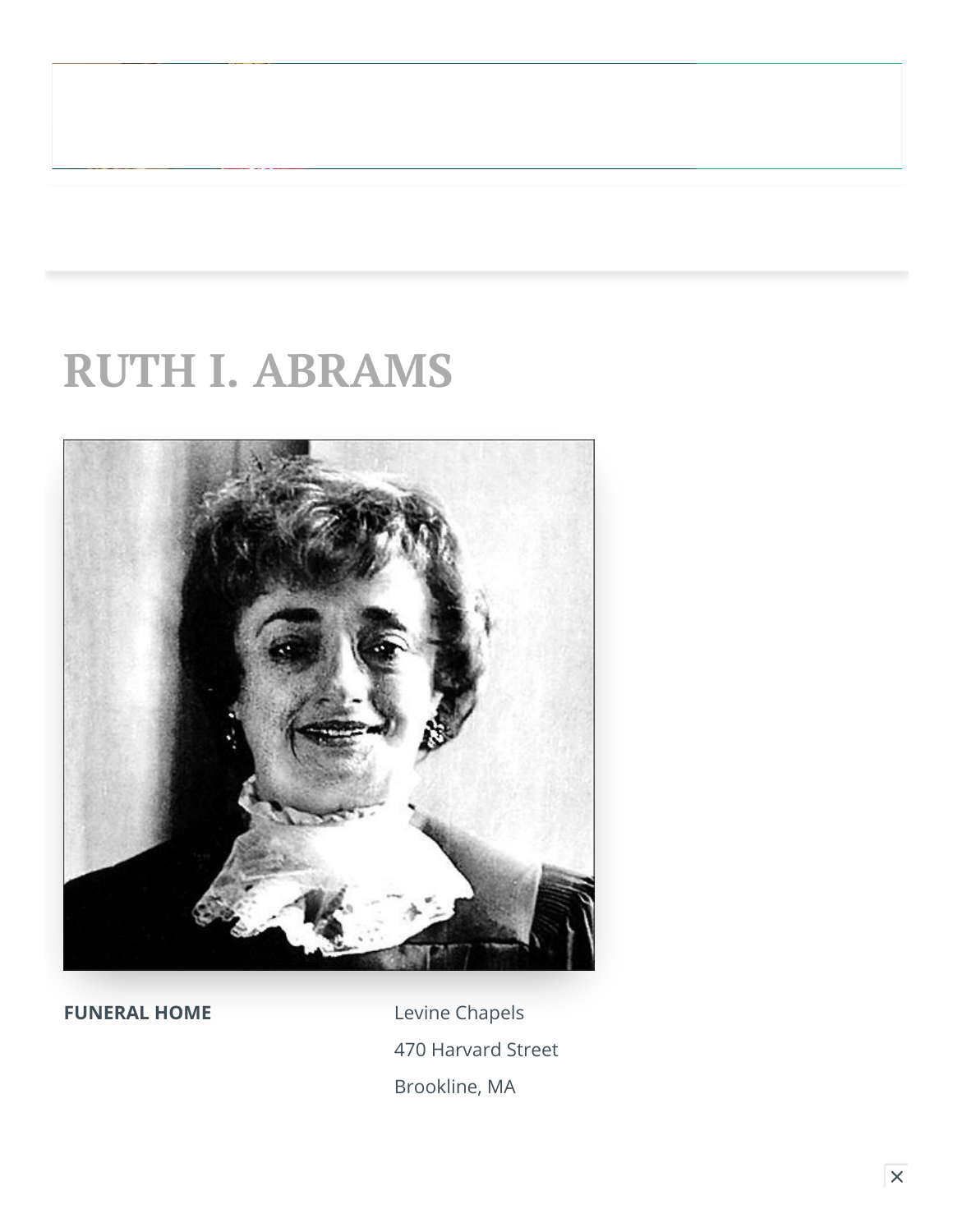#### **RECORDS** [View more records for ABRAMS on Ancestry.com®](https://adclick.g.doubleclick.net/pcs/click?xai=AKAOjsszjDcmuFpy_skvsoEMj8Jb-JU9EmD3aKIAuS_lii-e671g8rNexwDoUn4CgjKa6PkfQxHvE2BhTXg7Uy3nGM7UeK7XHR01cK0rnhemmVkXzwVF8kcuJy8JyYdCTCqqBnLhIfOPLivVqtpATl-Jx_2wtqxh376LTuEXX7mAX2xDkHdgByLQ0xDQ7rgkvqCP6QDt1IJB81YXNjOJTEaIF6kqtKLbBOldoEjr8R70kH2tQVbdd146oDYlBHUMD3yyZeAAViIPatb0ng_OSmmsyvkEHO9Zx0_h_OSFKNgdhu1c-QQQcuuQo7HaKZ6vfbWzIfp-FywxKqQhLoVxr4JJu8aXS7MX0f66&sig=Cg0ArKJSzL1kBR7L-l6gEAE&fbs_aeid=[gw_fbsaeid]&urlfix=1&adurl=https://prf.hn/click/camref:1101l3yjc/adref:81298/destination:https://www.ancestry.com/cs/partner-records%3FflowId%3DpartnersBirth%26gsfn%3DRUTH%26gsln%3DABRAMS)

Sponsored

**[Send Flowers](https://sympathy.legacy.com/en-us/funeral-flowers/name/ruth-abrams-funeral-flowers/p193945699/?affiliateId=1232&pm=205)**



BRAMS, Ruth I. The first woman to serve on the Supreme Judicial Court of Massachusetts, died on September 12, 2019, in Boston, Massachusetts. Justia<br>Abrams was 88 years old. She was a graduate of Radcliffe College, Class o BRAMS, Ruth I. The first woman to serve on the Supreme Judicial Court of Massachusetts, died on September 12, 2019, in Boston, Massachusetts. Justice Harvard Law School, Class of 1956. From 1957 to 1960 she entered private practice with her father, Samuel Abrams, and her brother, George. In 1961, she became the only woman serving as an Assistant District Attorney in the state, serving in the Middlesex District Attorney's office until 1969 when she became Chief of the Appellate Section of the Attorney General's office. In 1971 , Ruth Abrams became Special Counsel to the Supreme Judicial Court and two years later Governor Francis Sargent appointed her to serve on the Massachusetts Superior Court. She was the second woman to serve on that court. In 1977, GovernorMichael Dukakis appointed Judge Abrams to the Supreme Judicial Court, the first woman since its founding in 1692. She served on the court for 23 years, during which time she wrote 501 opinions and served on 10 special legal and bar committees. Justice Abrams wrote landmark decisions covering family law, gender equality, criminal law and minority rights. She was known for encouraging and mentoring women in the field of law and for her major efforts to have more women appointed to judicial positions. Ruth enjoyed following sports, attending operas and theater, and traveling extensively in Europe and Asia. She maintained close relations throughout her life with her brother George and his late wife Maida, her sister Susan and her husband Richard Medalie, her nephews Samuel and Daniel Medalie and his wife Diana, her nieces Sarah Abrams and Rebecca Abrams and her husband Nathan Benn, her grandniece Clara Medalie and her grandnephews Benjamin Medalie and Tobias Benn. She also had close relationships with her cousins and other members of her extended family and with colleagues, former law clerks and with many friends. A celebration of her life will be held in the near future. Donations in Ruth's memory can be made to the Ruth Abrams Endowment, Social Law Library, c/o the SJC Historical Society, John Adams Courthouse, Suite 4100, 1 Pemberton Square, Boston, MA 02108. Levine Chapels, Brookline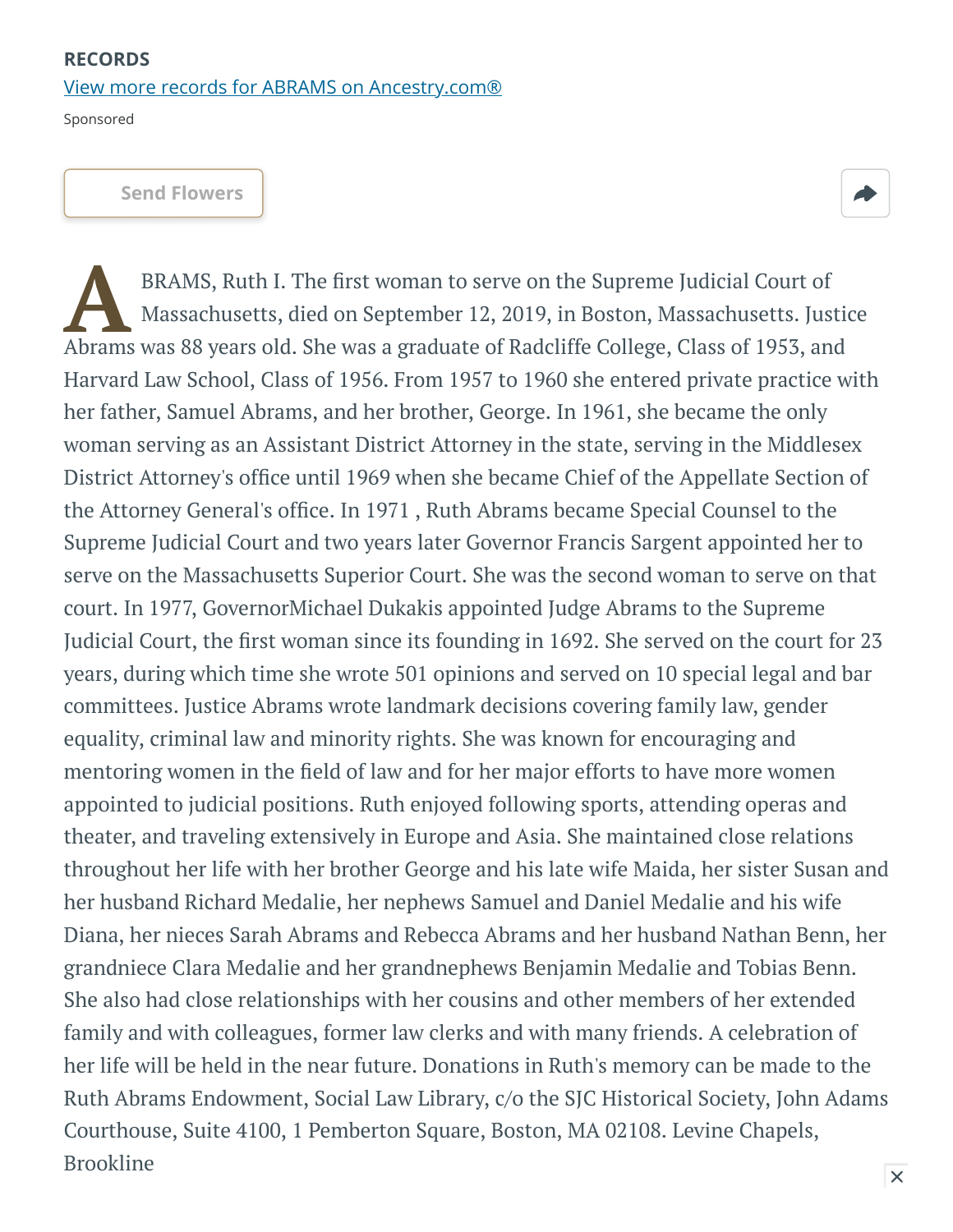617-277-8300

[www.levinechapel.com](http://www.levinechapel.com/)

To plant trees in memory, please visit our **[Sympathy](https://sympathy.legacy.com/en-us/funeral-flowers/productdetails/?type=obituary&p=193945699&pn=ruth-abrams&affiliateId=1232&v=01&sku=tre-tim&pm=240) Store**.

Published by Boston Globe from Sep. 19 to Sep. 22, 2019.

#### **MEMORIAL EVENTS**

#### **No memorial events are currently scheduled.**

To offer your sympathy during this difficult time, you can now have memorial trees planted in a National Forest in memory of your loved one.

**[Plant Memorial Trees](https://sympathy.legacy.com/en-us/funeral-flowers/productdetails/?type=obituary&p=193945699&pn=ruth-abrams&affiliateId=1232&v=01&sku=tre-tim&pm=271)**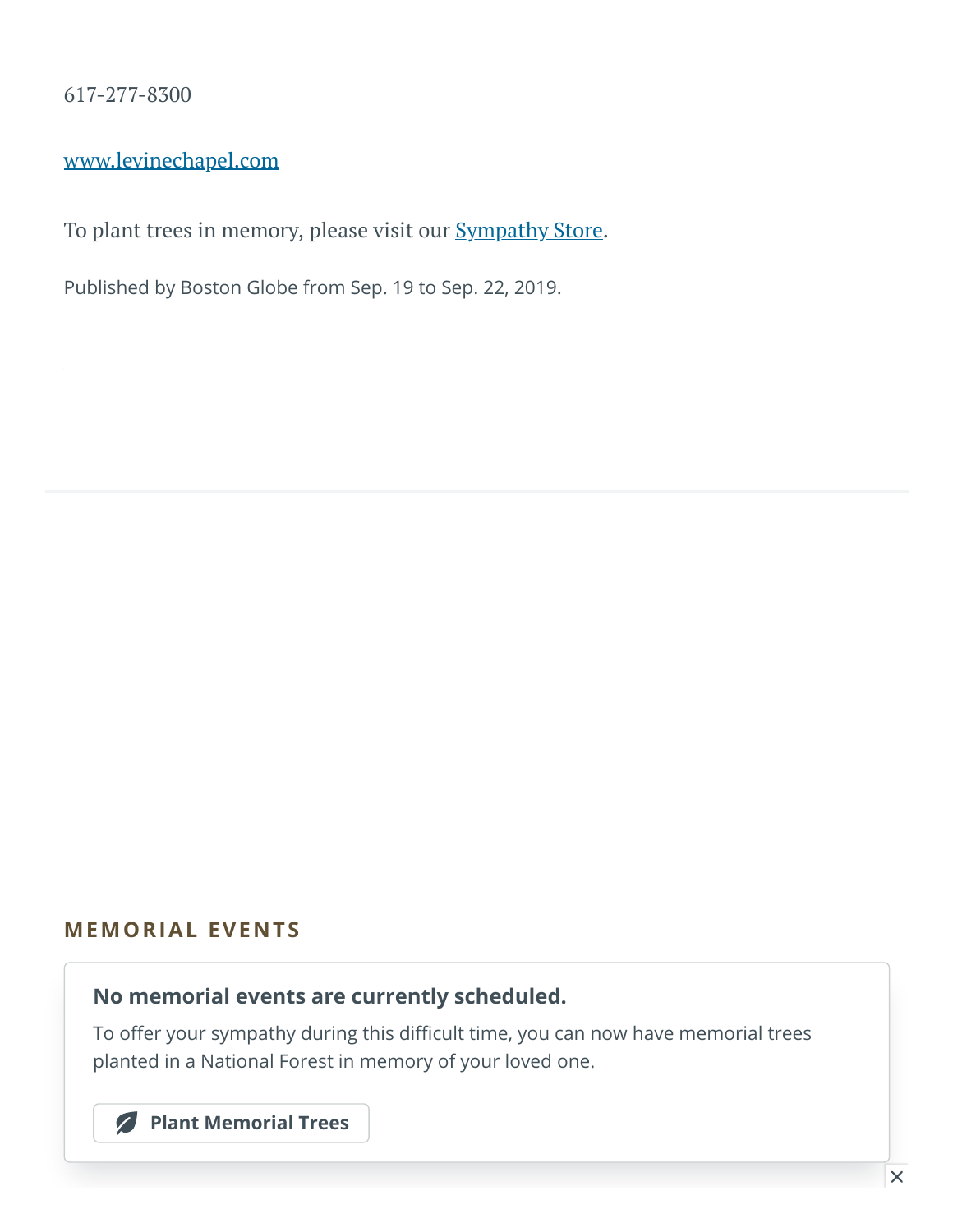Funeral services provided by: **Levine Chapels**

**[Call](tel:6172778300) [Website](https://www.dignitymemorial.com/funeral-homes/brookline-ma/levine-chapels/7323?utm_campaign=legacytraffic&utm_source=legacy&utm_medium=referral)**

### **MAKE A DONATION**

<span id="page-3-0"></span>

| Search for a nonprofit organization |
|-------------------------------------|
| OR                                  |
| Get Inspired                        |
|                                     |
|                                     |
|                                     |
| powered by <b>C</b> Pledge          |
|                                     |

#### **MEMORIES & CONDOLENCES**

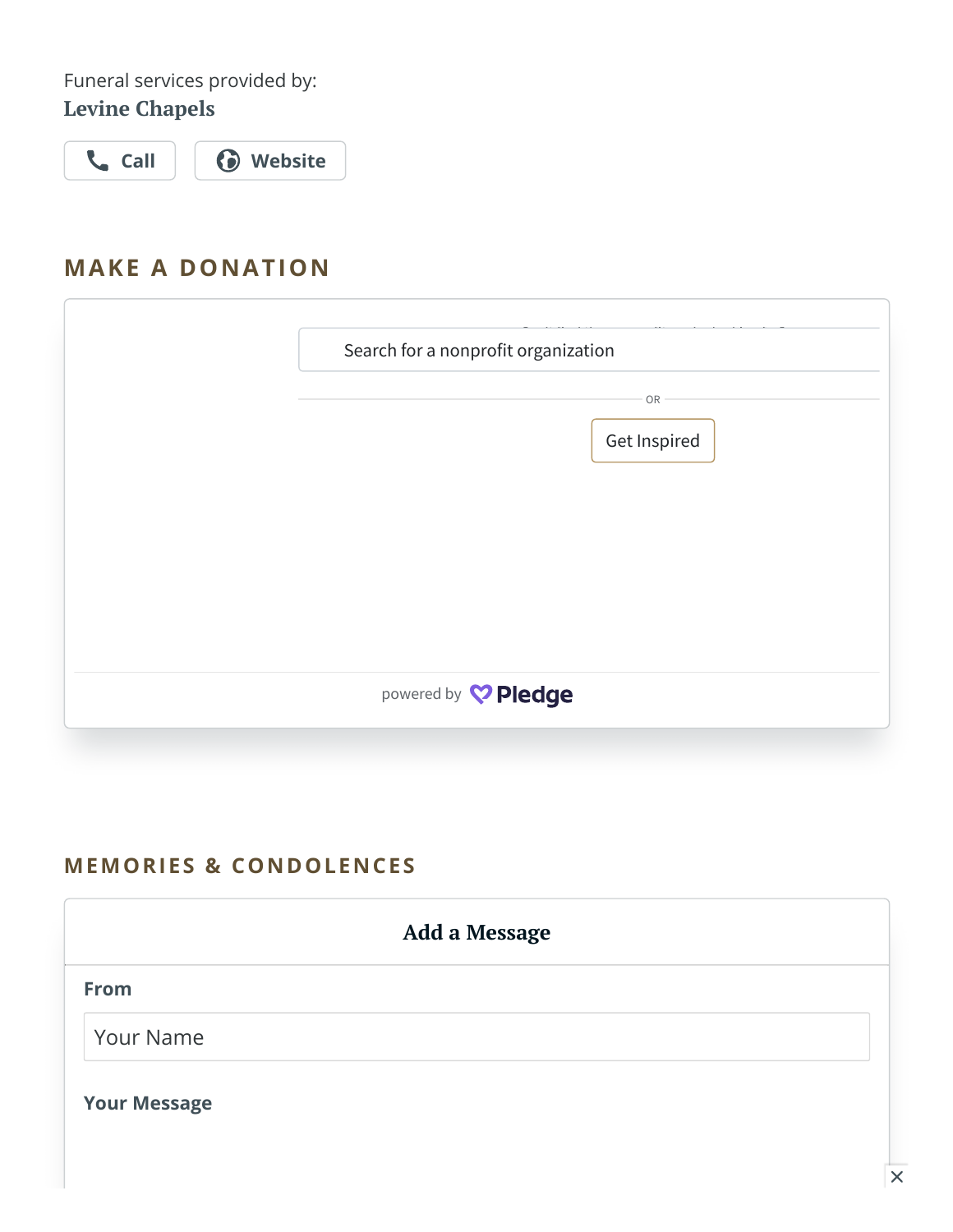| <b>Add a Photo</b>                                                                                                                                                                                           |                    |
|--------------------------------------------------------------------------------------------------------------------------------------------------------------------------------------------------------------|--------------------|
| Not sure what to say?                                                                                                                                                                                        |                    |
|                                                                                                                                                                                                              |                    |
|                                                                                                                                                                                                              |                    |
| <b>6 Entries</b>                                                                                                                                                                                             |                    |
| She was always kind to me and I will miss her. May her memory be for a<br>blessing.                                                                                                                          |                    |
| <b>Lauren Inker</b>                                                                                                                                                                                          | October 1, 2019    |
|                                                                                                                                                                                                              |                    |
| To the Family of Justice Abrams,<br>She achieved great milestones for women and I have always admired her. I<br>remember fondly of dinners with her and our mutual friends. My deepest<br>sympathies to you. |                    |
| Fondly,                                                                                                                                                                                                      |                    |
| <b>Marilyn Miller</b>                                                                                                                                                                                        | September 22, 2019 |
|                                                                                                                                                                                                              |                    |
| <b>RIP</b>                                                                                                                                                                                                   |                    |
|                                                                                                                                                                                                              | September 21, 2019 |

Please accept our deepest sympathies. Justice Abrams touched many lives and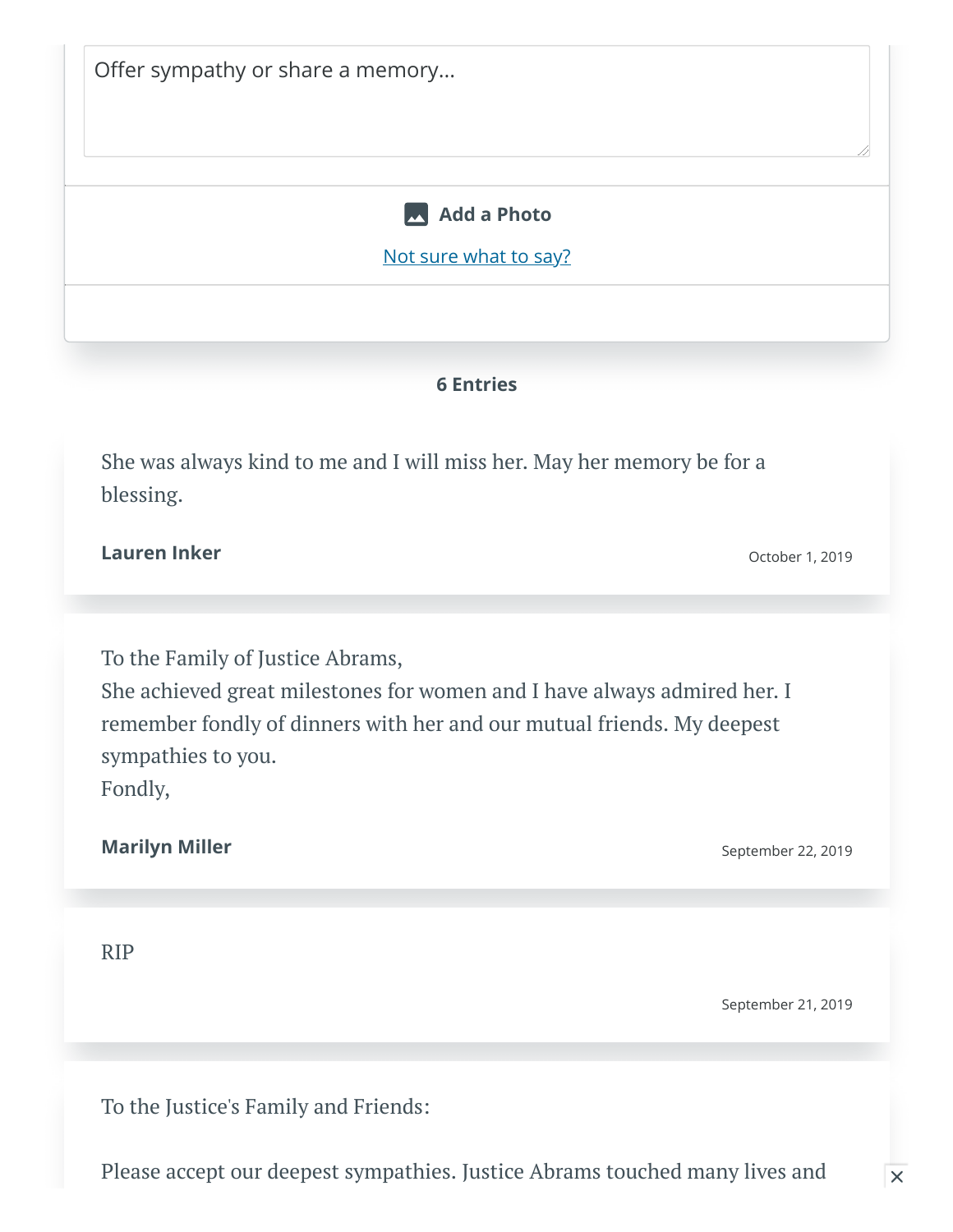was admired greatly by court staff, practitioners and those who came before.

You are in our prayers and thoughts.

Sincerely,

The Superior Court Clerks' Association

**Michael Sullivan** September 20, 2019

To the Abrams Family:

Please accept my deepest sympathies. Justice Abrams was a kind and generous person and a wonderful friend. She was a mentor to many.

You are in my thoughts and prayers

Sincerely,

Michael Sullivan

**Michael Sullivan** September 20, 2019

Joan Projansky Nordell '49

**Joan Nordell** September 19, 2019

Showing 1 - 6 of 6 results

RIP 2021: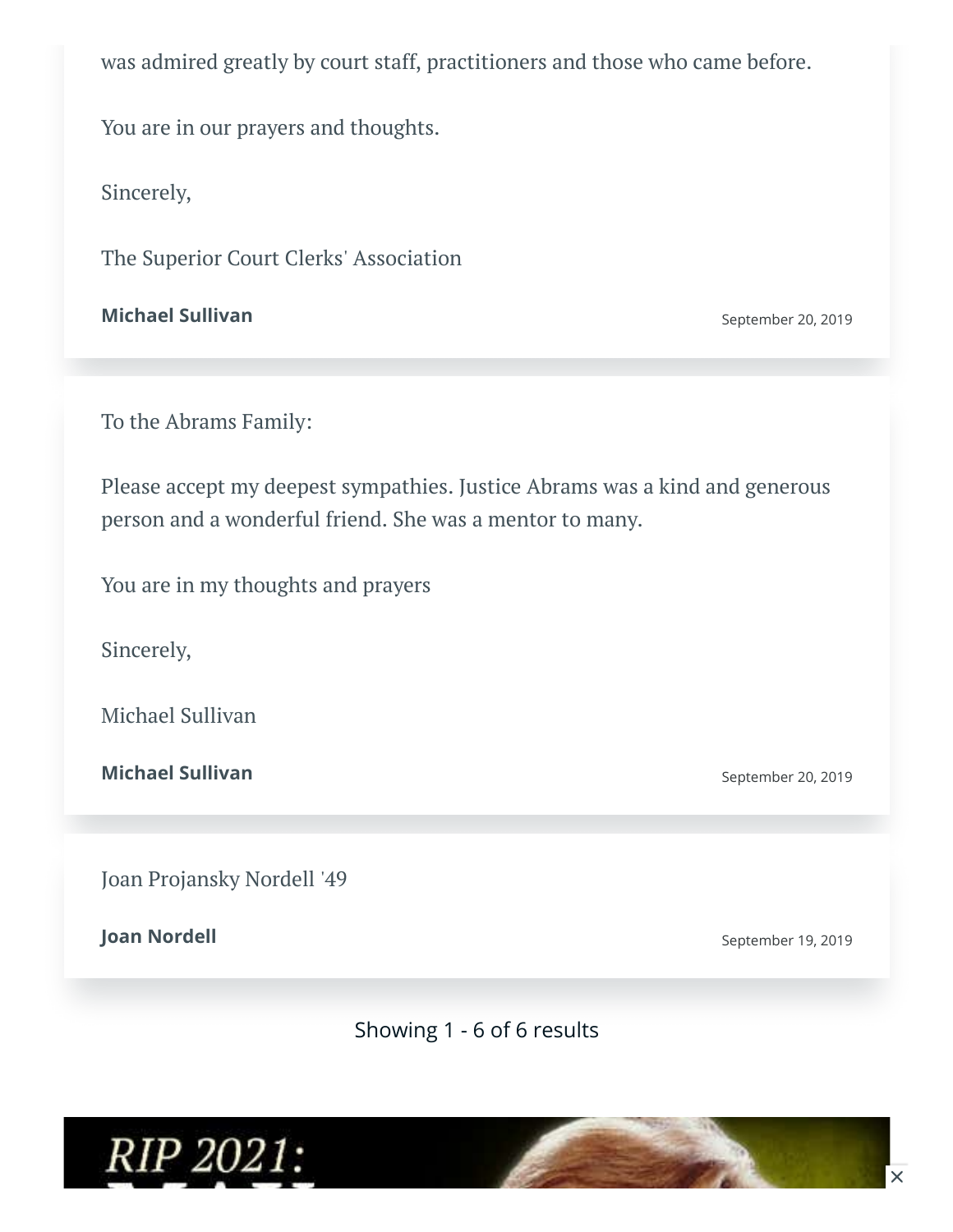

#### **FEATURED VIDEO**



## **Search historical newspapers**

Mournanore